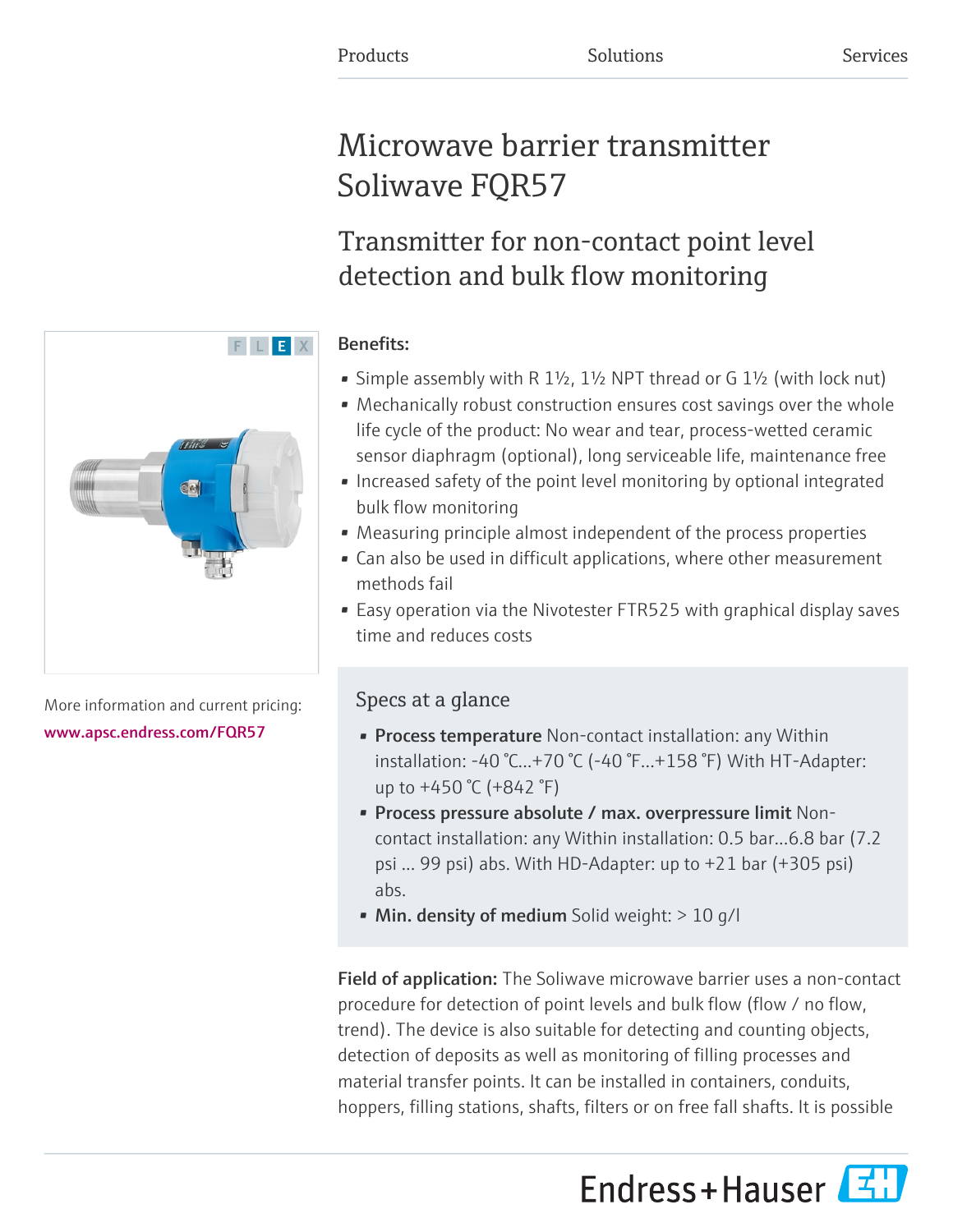to take a measurement through non-metallic container materials from the outside.

## Features and specifications

Point Level / Solids Measuring principle

Microwave barrier

#### Characteristic / Application

Transmitter Non-contact point level detection and flow monitoring Detecting, counting and positioning of objects Monitoring of material transfer points Detection and analysis of deposits and contamination Non-contact installation: Waves emitted from outside Within installation: Waves emitted within installation (contact)

#### Specialities

With optional integrated bulk flow monitoring Parallel mode with up to 5 channels Detection range limit: max. 100 m Detection range flow: max. 10 m, depending on bulk solids

#### Supply / Communication

Via process transmitter with control unit Nivotester FTR525

#### Ambient temperature

 $-40$  °C... $+70$  °C (-40 °F...+158 °F)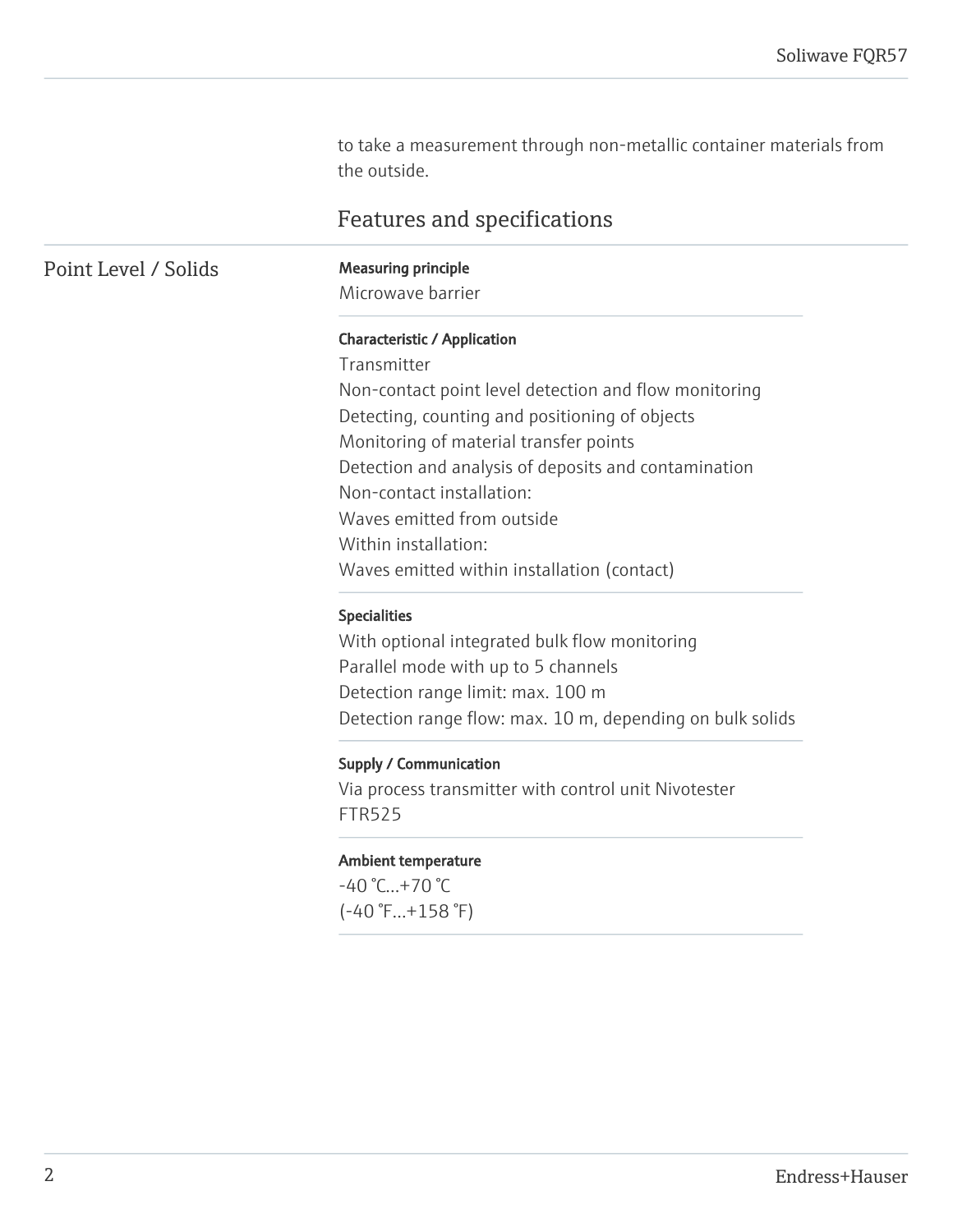## Point Level / Solids

#### Process temperature

Non-contact installation: any Within installation: -40 °C...+70 °C (-40 °F...+158 °F) With HT-Adapter: up to +450 °C (+842 °F)

#### Process pressure absolute / max. overpressure limit

Non-contact installation: any Within installation: 0.5 bar...6.8 bar (7.2 psi ... 99 psi) abs. With HD-Adapter: up to +21 bar (+305 psi) abs.

#### Min. density of medium

Solid weight: > 10 g/l

#### Main wetted parts

Non-contact installation: No wetted parts Within installation: 316Ti, PTFE or Ceramic

#### Process connection

Threads: 1-1/2" R, 1-1/2" G, 1-1/2" NPT

#### Communication

Via process transmitter with control unit Nivotester FTR525

#### Certificates / Approvals

ATEX, IEC Ex

## Design approvals

EN10204-3.1